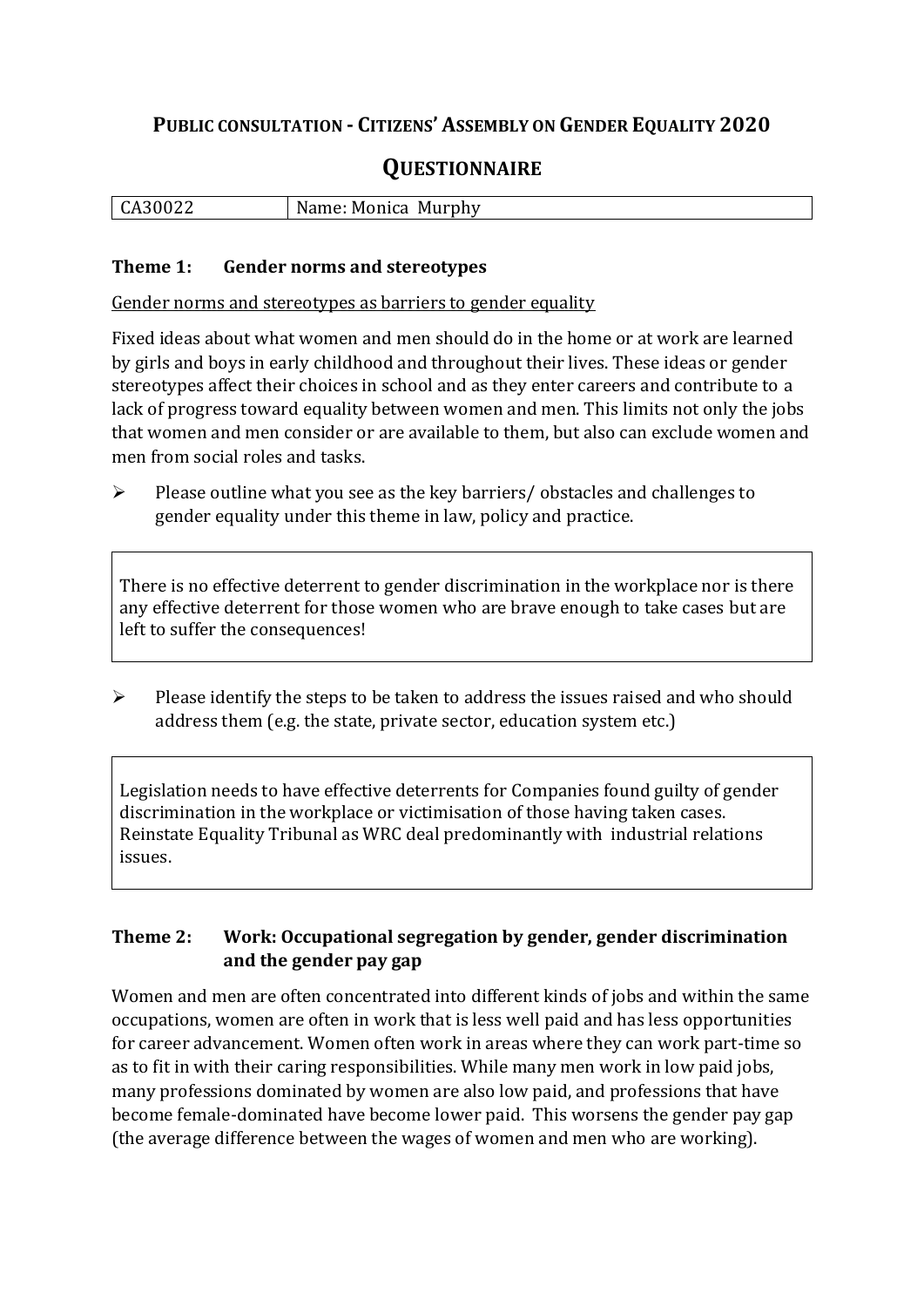➢ Please outline what you see as the key barriers/ obstacles and challenges to gender equality under this theme in law, policy and practice.

Even if a female is unmarried and in a workplace where those in power are Male it doesn't matter if the roles require qualifications that the women may have they are still likely to face discrimination! Inexperienced uneducated males leapfrog over more qualified and more experienced females!

 $\triangleright$  Please identify the steps to be taken to address the issues raised and who should address them (e.g. the state, private sector, education system etc.)

We need legislation to make gender discrimination illegal and cases heard by an independent Equality Tribunal who have powerc to impose strict penalties for gender discrimination and victimisation!

#### **Theme 3. Care, paid and unpaid, as a social and family responsibility**

Care -- the social responsibility of care and women and men's co responsibility for care, especially within the family

Women remain disproportionately responsible for unpaid care and often work in poorly paid care work. For working parents or [lone parents,](https://aran.library.nuigalway.ie/bitstream/handle/10379/6044/Millar_and_Crosse_Activation_Report.pdf?sequence=1&isAllowed=y) balancing paid work with parenting and or caring for older and dependent adults presents significant challenges. Women are [most disadvantaged by these challenges,](https://eige.europa.eu/gender-equality-index/game/IE/W) yet men also suffer from lack of opportunities to share parenting and caring roles. Despite recent legislation and policy initiatives to support early years parental care, [inequalities in the distribution of unpaid](https://www.ihrec.ie/app/uploads/2019/07/Caring-and-Unpaid-Work-in-Ireland_Final.pdf)  [care](https://www.ihrec.ie/app/uploads/2019/07/Caring-and-Unpaid-Work-in-Ireland_Final.pdf) continue between women and men. The cost of childcare has been identified as a particular barrier to work for women alongside responsibilities of caring for older relatives and dependent adults.

➢ Please outline what you see as the key barriers/ obstacles and challenges to gender equality under this them in law, policy and practice.

Have not seen this as an issue as many males take time off and parental leave etc.,

 $\triangleright$  Please identify the steps to be taken to address the issues raised and who should address theme (e.g. the state, private sector, education system etc.)

Have not seen childcare as the issue.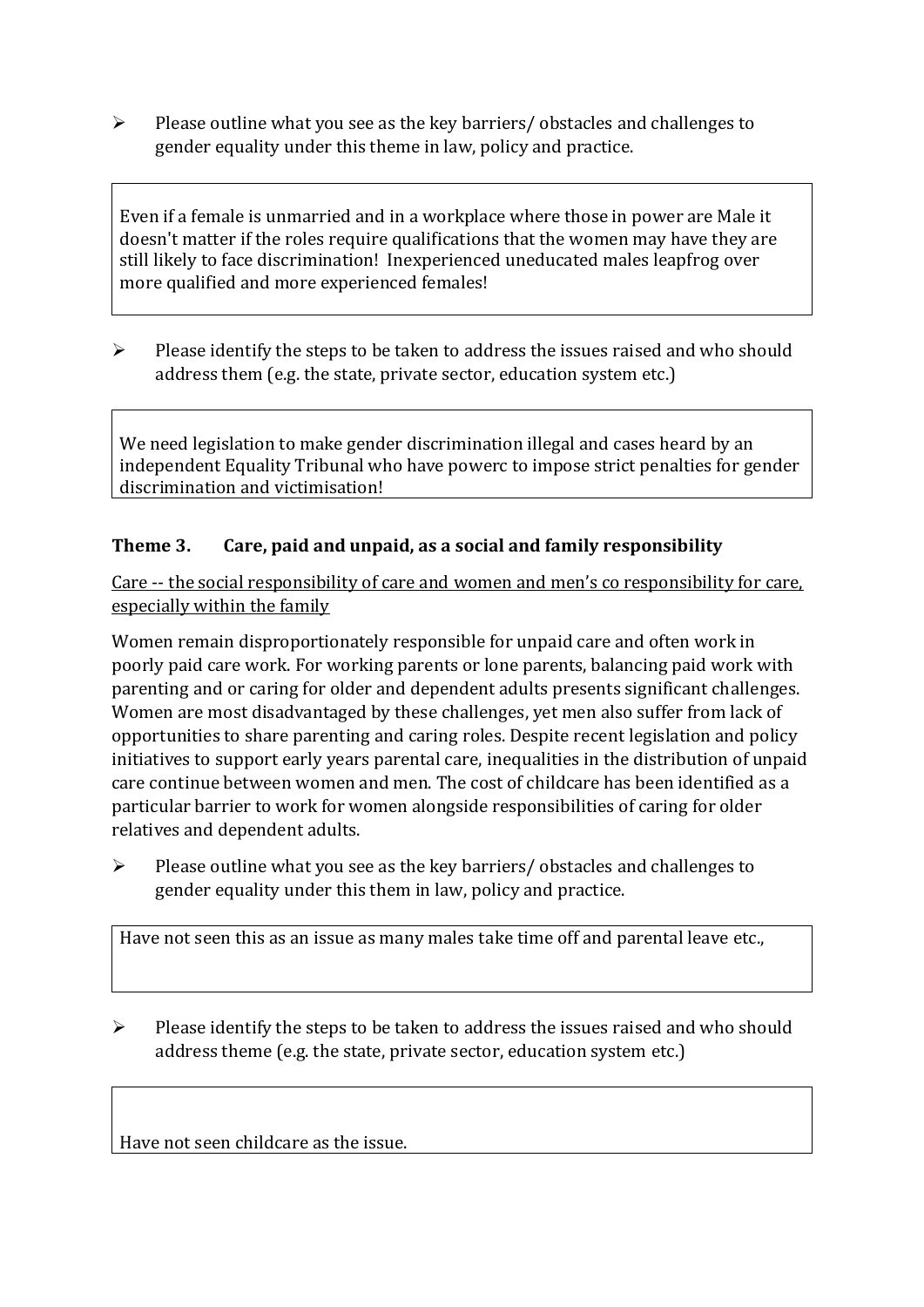#### **Theme 4: Women's access to, and representation in, public life and decision making**

Ensure women's participation and representation in decision-making and leadership in the workplace, political and public life

Women are systematically underrepresented in leadership in [economic](https://eige.europa.eu/gender-equality-index/2019/compare-countries/power/2/bar) and [political](https://eige.europa.eu/gender-equality-index/2019/compare-countries/power/1/bar)  [decision-](https://eige.europa.eu/gender-equality-index/2019/compare-countries/power/1/bar)making. Despite the introduction of a candidate gender quota (through the system of party funding) for national political office, and [initiatives](https://betterbalance.ie/) to support women's access to corporate decision-making roles, men continue to dominate leadership positions. There are also issues to be considered around how media represents women and men.

➢ Please outline what you see as the key barriers/ obstacles and challenges to gender equality under this theme in law, policy and practice.

No effective deterrents for Companies who are found guilty!

➢ Please identify the steps to be taken to address the issues raised and who should address them (e.g. the state, private sector, education system etc.)

Legislation and the setting up of an independent Equality Tribunal as was the case, Fines against Companies ade way too small to be deterrents!

### **5. Where does gender inequality impact most?**

To conclude we would be interested in your response to the following question: In which area do you think gender inequality matters most?

Please rank the following in order of importance, 1 being the most important:

| Paid work                |   |
|--------------------------|---|
| Home & family life       |   |
| Education                |   |
| Politics and public life | 3 |
| Media                    | 2 |
| Caring for others        |   |